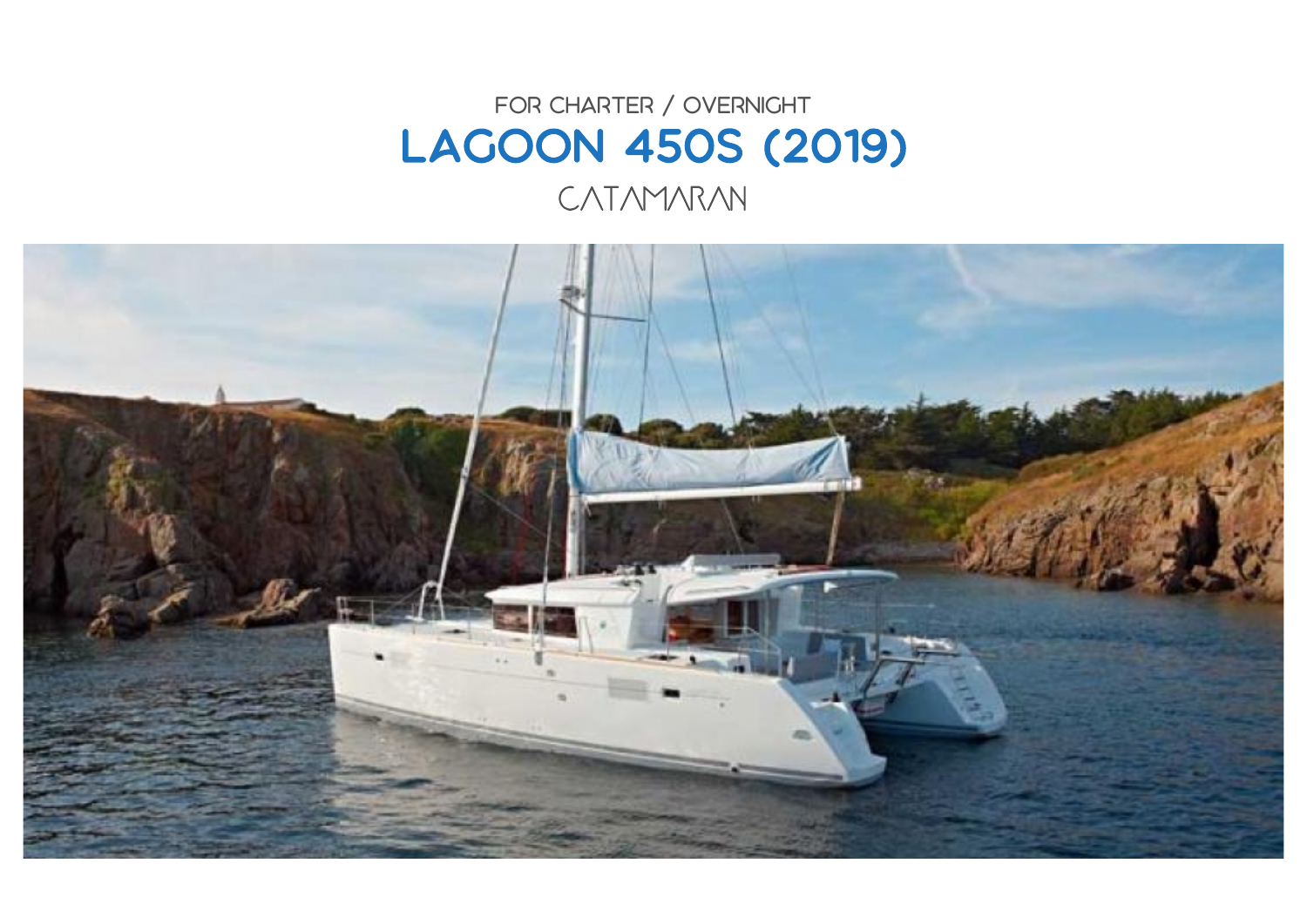Lagoon 450 S – SporTop Version!

Marc Van Peteghem & Vincent Lauriot Prévost architects, together with Lagoon and the Nauta Yachts design office, succeeded beautifully in developing this 45' catamaran. There is one enhanced steering station where 3 persons can sit, a big cockpit, an additional forward cockpit and an incomparable comfort in the saloon and the cabins.

Larger and with a bigger sail area, this Lagoon 450 is offered in a 4 cabin version with ensuite bathrooms, 2 single berth in the bows, and also benefits from important improvements in terms of safety, performance and cruising comfort. This luxury, fully air conditioned yacht is completely self sufficient for water with a production of 100 l/hour, thanks to her 11kW Generator.

**LAYOUT** 

 $\pmb{\times}$ 

One main winch at the helm and the davit winch are electrical and three extra batteries and 4 solar cells will supply the power capacity needed. Beside the depth sounder you will benefit from a forward loking sonar. Impressive inventory and electronics, see below.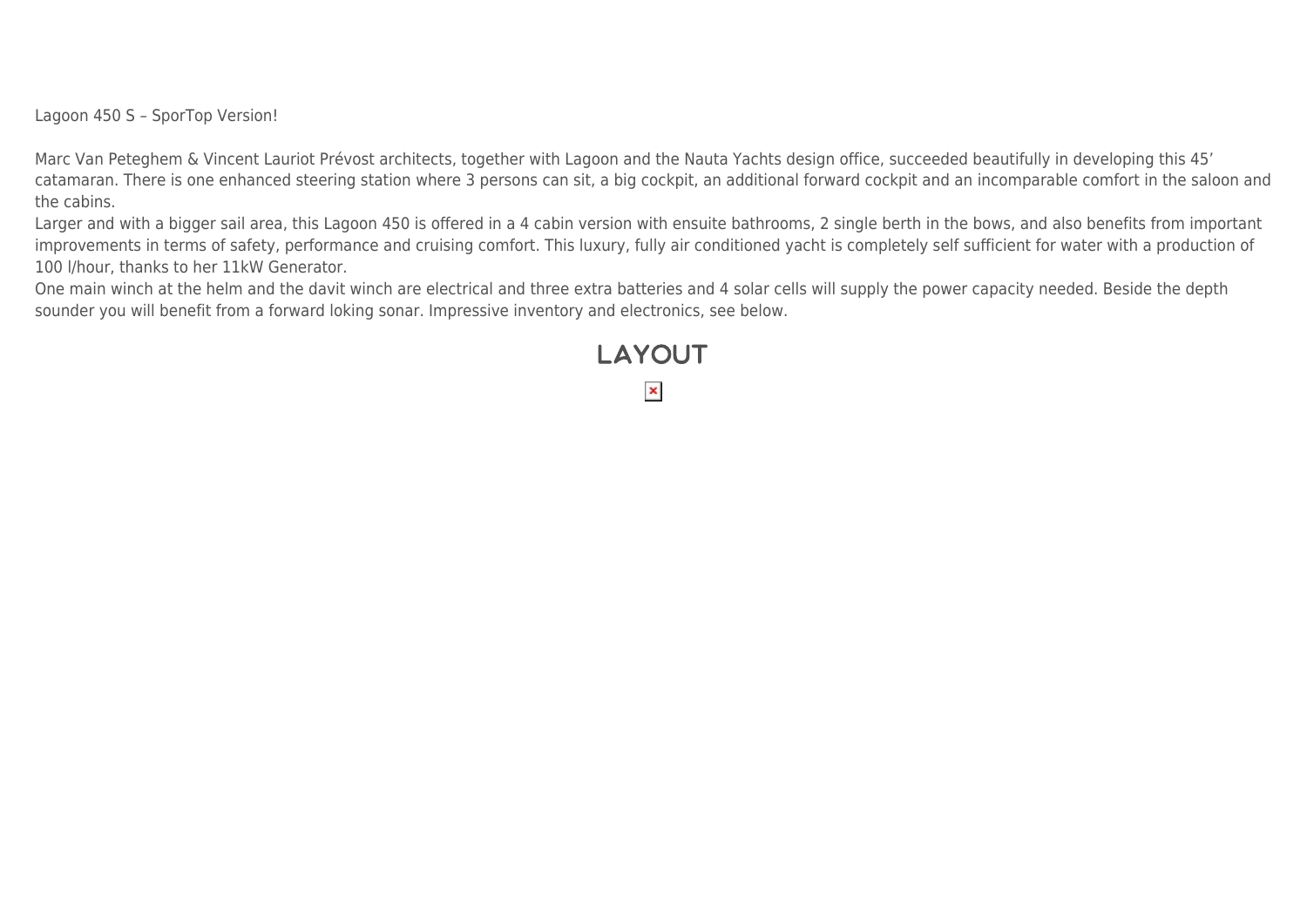## **OVERNIGHT PRICES (PRICE/WEEK)**

| <b>SEASON</b>                | <b>RATE</b>     |
|------------------------------|-----------------|
| Low                          | 4,760           |
| 1st May - 1st November       | <b>EUR/WEEK</b> |
| <b>Middle</b>                | 7,840           |
| 1st November - 21st December | <b>EUR/WEEK</b> |
| <b>Middle</b>                | 10,850          |
| 21st December - 5th January  | <b>EUR/WEEK</b> |
| <b>High</b>                  | 9,170           |
| 5th January - 15th March     | <b>EUR/WEEK</b> |
| Peak                         | 7,840           |
| 15th March - 1st May         | <b>EUR/WEEK</b> |

## **PRICE INCLUDES**

-24 hours sole use of boat -Equipment above -Bedlinen and bath towels -Dinghy and outboard engine -VAT

## **PRICE DOES NOT INCLUDE**

-Airfares or hotel rooms, transfers

-Captain, Chef, fuel or provisions

-National park fees when applicable

-Generator & air-conditioning in saloon and each cabin & watermaker is

available at €5 per running hour of generator (excl. diesel)

-Refundable security deposit €5,500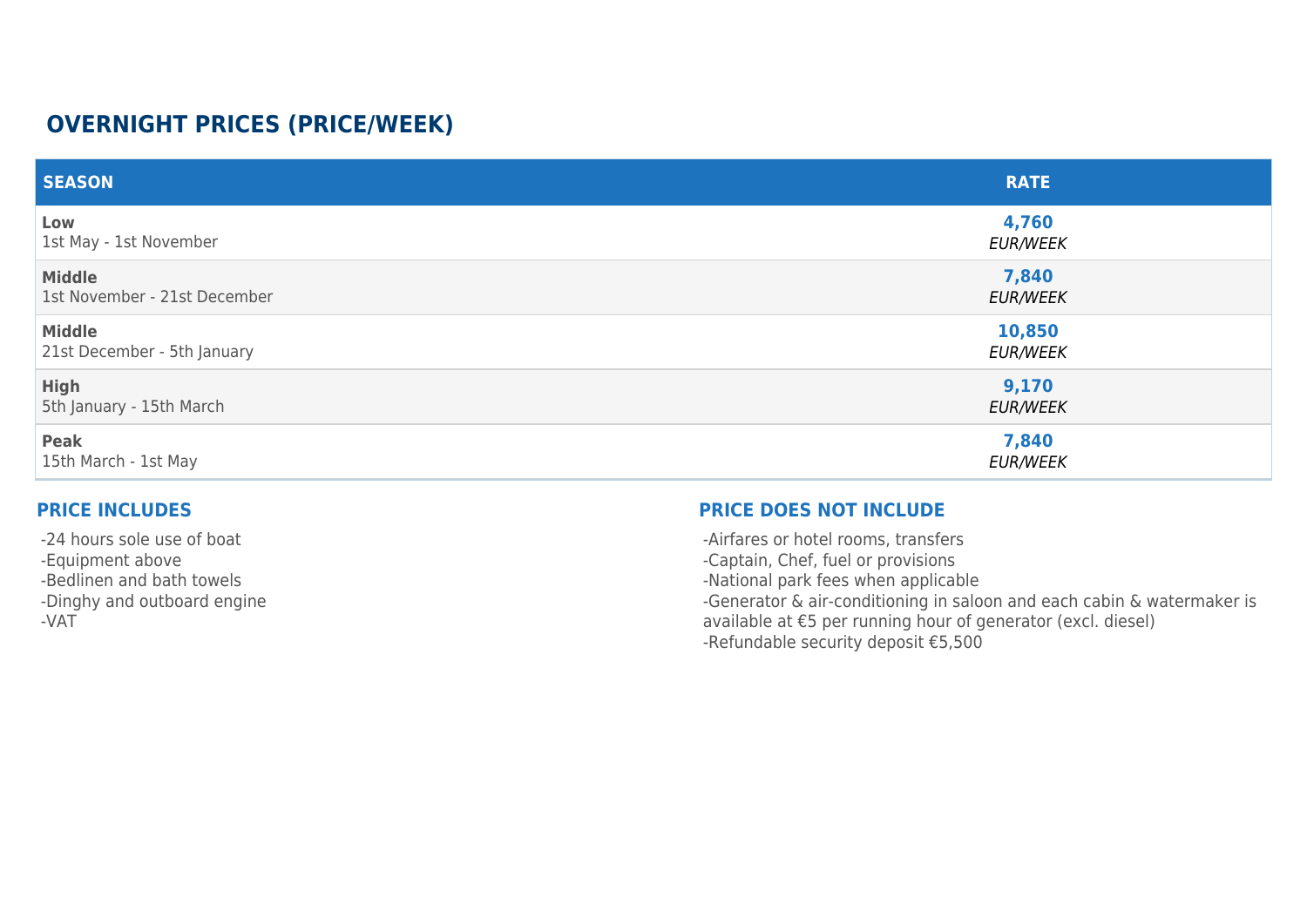| <b>TECHNICAL SPECIFICATIONS</b> |                                                                                                                                                                                                                                                             |                          |                     |  |  |
|---------------------------------|-------------------------------------------------------------------------------------------------------------------------------------------------------------------------------------------------------------------------------------------------------------|--------------------------|---------------------|--|--|
| <b>DESIGNER</b>                 | : Van Peteghem & Lauriot Prevost                                                                                                                                                                                                                            | <b>BUILDER</b>           | : Lagoon            |  |  |
| L.O.A                           | : 45.1 ft / 13.96 m                                                                                                                                                                                                                                         | <b>BEAM</b>              | : $32.5$ ft / 10 m  |  |  |
| <b>DRAFT</b>                    | : 4.26 ft / 1.3 m                                                                                                                                                                                                                                           | <b>TYPE</b>              | : catamaran         |  |  |
| <b>HULL &amp; DECK</b>          | : catamaran                                                                                                                                                                                                                                                 | <b>YEAR</b>              | : 2019              |  |  |
| <b>MAX SPEED</b>                | $: 7$ kts                                                                                                                                                                                                                                                   | <b>ENGINE/GENERATORS</b> | : 2x 57hp saildrive |  |  |
| <b>REFRIGERATOR</b>             | : 2 x 130Lt (12VDC)                                                                                                                                                                                                                                         | A/C                      | : Yes               |  |  |
| <b>A/C SURCHARGE</b>            | : Yes (optional extra)                                                                                                                                                                                                                                      | <b>ELECTRICITY</b>       | : 12v,220v          |  |  |
| <b>WATER MAKER</b>              | : yes                                                                                                                                                                                                                                                       | <b>WATER CAPACITY</b>    | : 2x175 Ltrs        |  |  |
| <b>FUEL CAPACITY</b>            | : 2x520 Ltrs                                                                                                                                                                                                                                                | <b>MAX GUESTS</b>        | : 12                |  |  |
| <b>MORE DETAIL</b>              | Mainsail - 79m2 fully batterned<br>Genoa - 1 furling, 50m2<br>Gennaker - N/A<br>Self tailing winches - 3 manual & 2 electr.<br>GPS/Chart Plotter - B&G Zeus 3 12inc at helm sta.<br>Solar panel - 4 x 120W<br>Tender - RIB 6 pax, outboard 9.9hp<br>GAZ BBQ |                          |                     |  |  |

| <b>ACCOMMODATIONS</b>  |                   |                           |               |  |
|------------------------|-------------------|---------------------------|---------------|--|
| <b>CREW</b>            | $\div$ 4          | <b>BEDDINGS</b>           | : 4 Master(s) |  |
| <b>BEDDING</b>         | : 4 double cabins | <b>EN SUITE BATHROOMS</b> | $\div$ 4      |  |
| <b>SHARED BATHROOM</b> | $\pm 0$           |                           |               |  |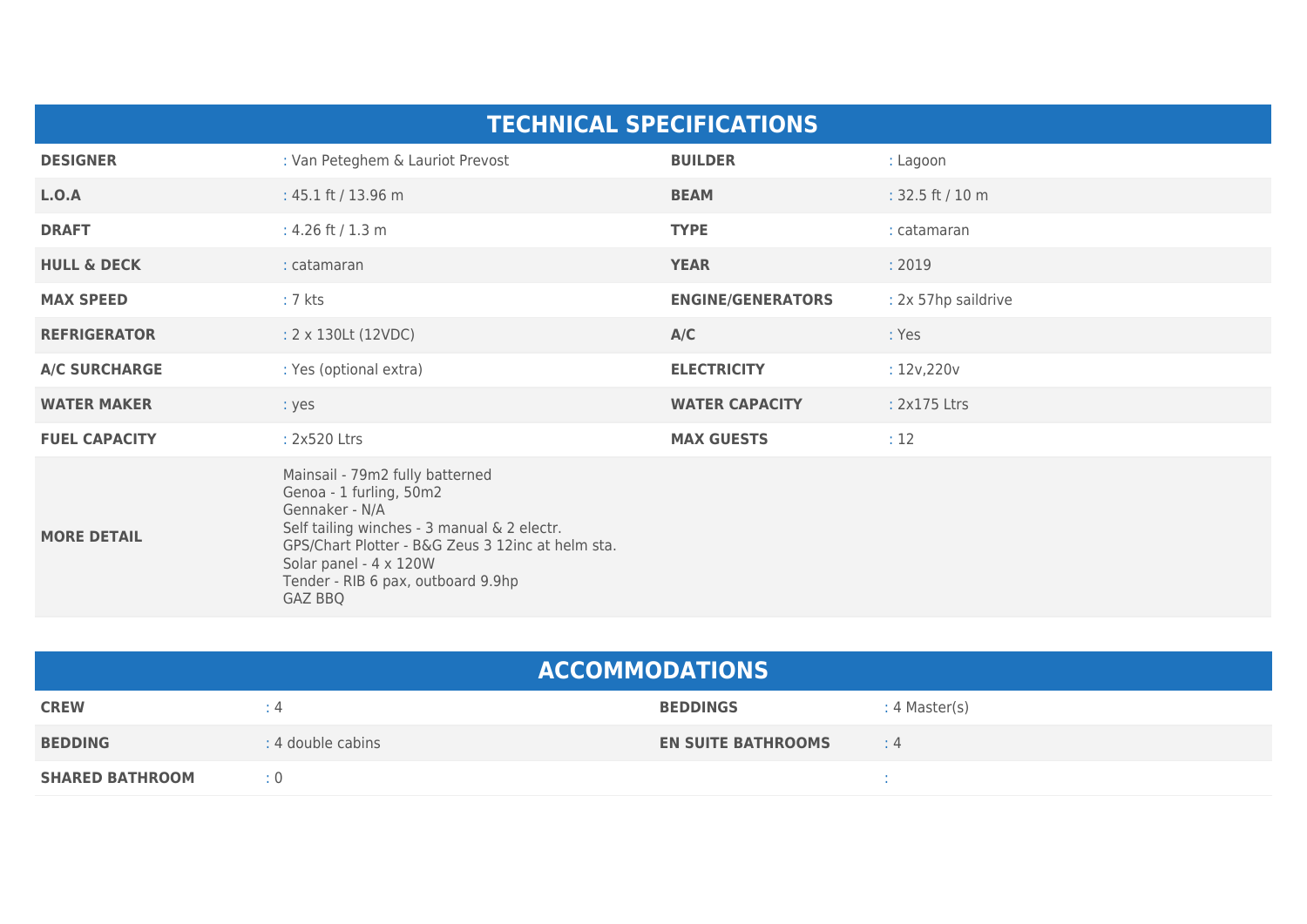| <b>AMENITIES</b>    |         |               |       |  |  |
|---------------------|---------|---------------|-------|--|--|
| <b>DECK SHOWER</b>  | Yes     | <b>BIMINI</b> | : Yes |  |  |
| <b>DINGHY # PAX</b> | $\circ$ |               |       |  |  |